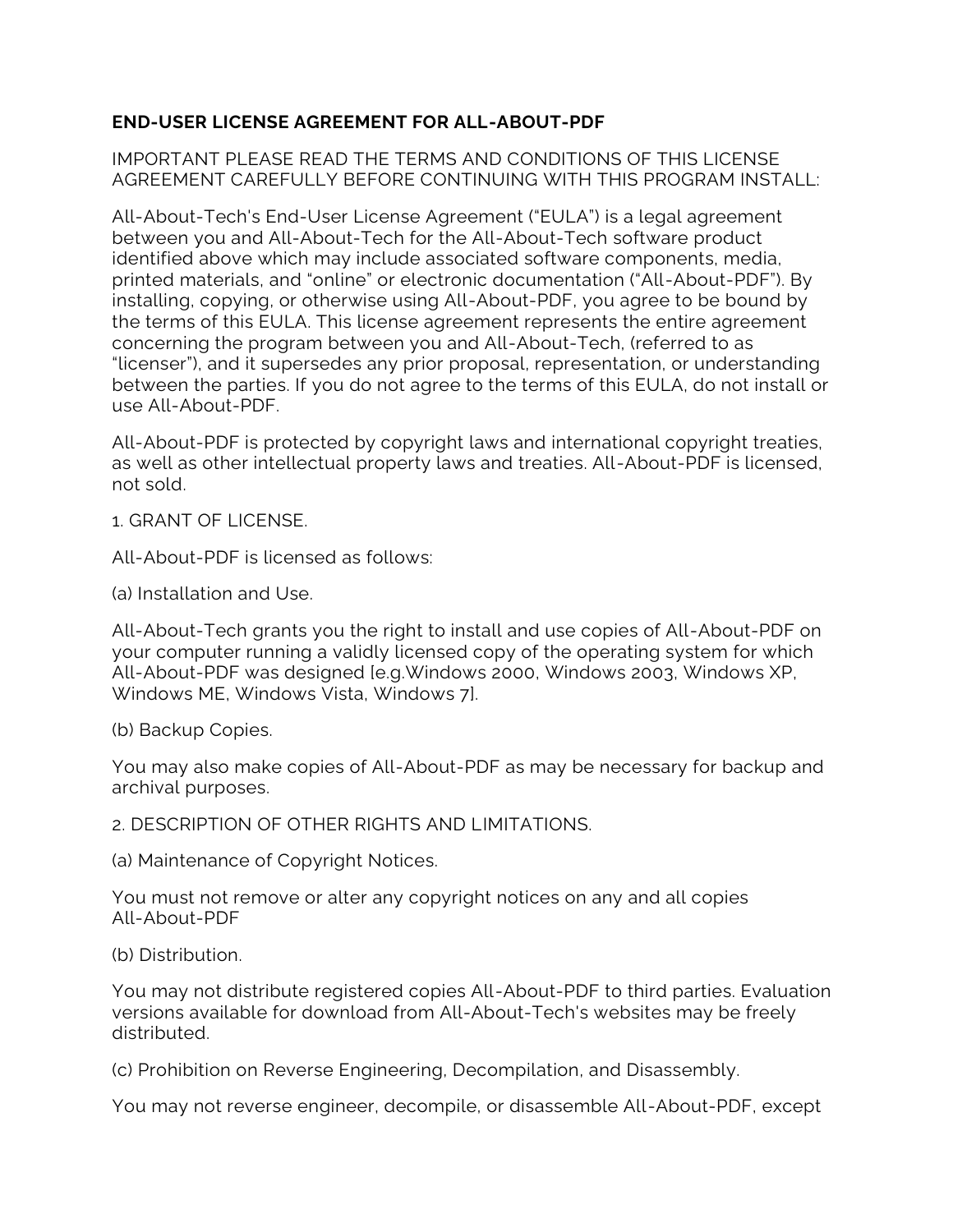and only to the extent that such activity is expressly permitted by applicable law notwithstanding this limitation.

(d) Rental.

You may not rent, lease, or lend All-About-PDF without prior knowledge or necessary permission from All-About-Tech.

#### (e) Support Services.

All-About-Tech may provide you with support services related to All-About-PDF ("Support Services"). Any supplemental software code provided to you as part of the Support Services shall be considered part of All-About-PDF and subject to the terms and conditions of this EULA.

(f) Compliance with Applicable Laws.

You must comply with all applicable laws regarding use of All-About-PDF.

## 3. TERMINATION

Without prejudice to any other rights, All-About-Tech may terminate this EULA if you fail to comply with the terms and conditions of this EULA. In such event, you must destroy all copies of All-About-PDF in your possession.

## 4. COPYRIGHT

All title, including but not limited to copyrights, in and to All-About-PDF and any copies thereof are owned by All-About-Tech or its suppliers. All title and intellectual property rights in and to the content which may be accessed through use of All-About-PDF is the property of the respective content owner and may be protected by applicable copyright or other intellectual property laws and treaties. This EULA grants you no rights to use such content. All rights not expressly granted are reserved by All-About-Tech.

#### 5. NO WARRANTIES

All-About-Tech expressly disclaims any warranty for All-About-PDF. All-About-PDF is provided 'As Is' without any express or implied warranty of any kind, including but not limited to any warranties of merchantability, non-infringement, or fitness of a particular purpose. All-About-Tech does not warrant or assume responsibility for the accuracy or completeness of any information, text, graphics, links or other items contained within All-About-PDF. All-About-Tech makes no warranties respecting any harm that may be caused by the transmission of a computer virus, worm, time bomb, logic bomb, or other such computer program. All-About-Tech further expressly disclaims any warranty or representation to Authorized Users or to any third party.

# 6. LIMITATION OF LIABILITY

In no event shall All-About-Tech be liable for any damages (including, without